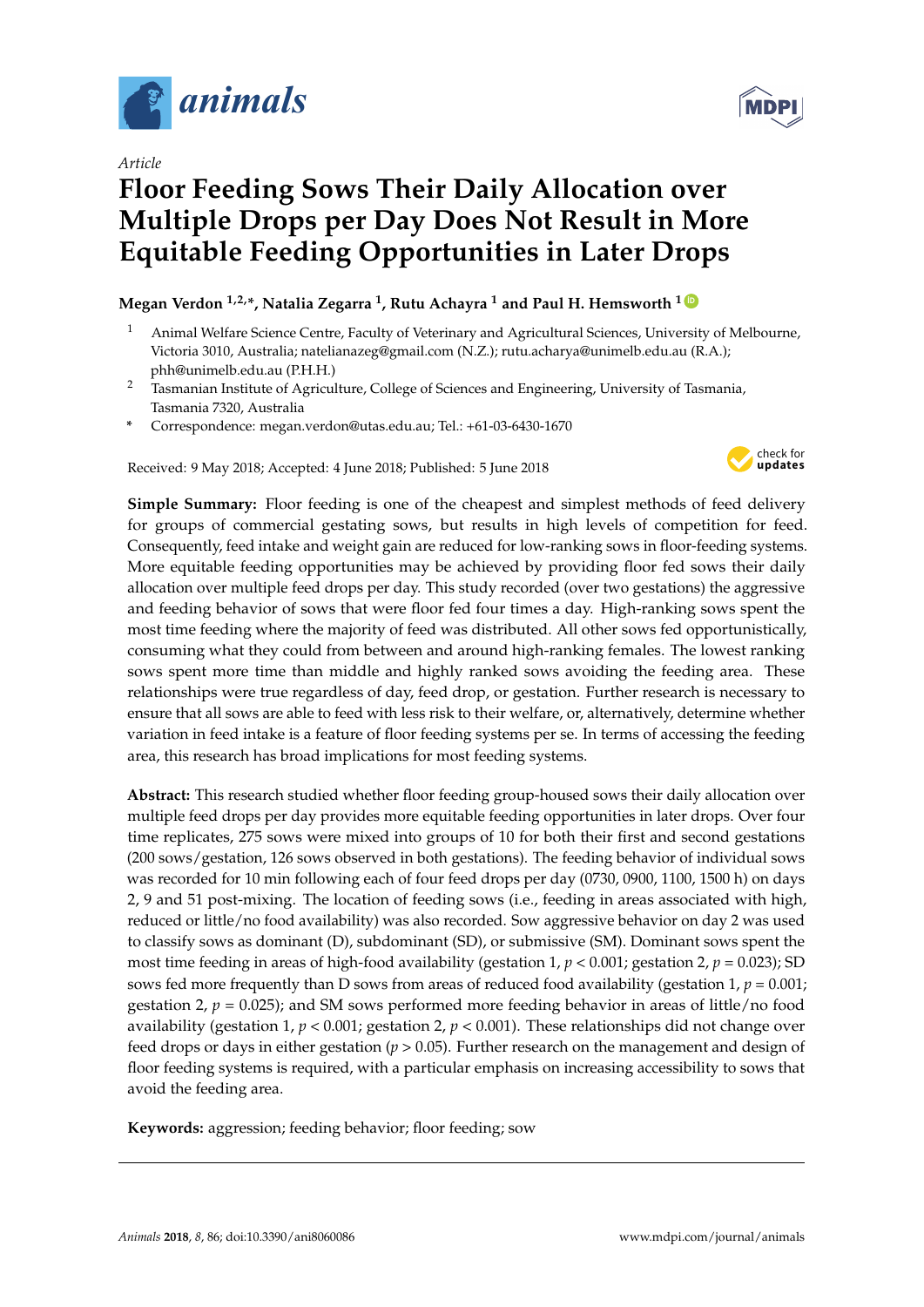# **1. Introduction**

Sow aggression continues to challenge the success of group-housing sows post-insemination. While aggression observed post-mixing—associated with the formation of dominance relationships—is particularly intense, the establishment of a dominance hierarchy does not eliminate aggression between group-housed sows. Sows housed in stable groups will continue to show aggression over competition for access to restricted resources [\[1\]](#page-10-0). Commercial gestating sows are commonly fed a restricted diet that is unlikely to result in satiation, and consequently the restricted resource sows most frequently compete over is food [\[2](#page-10-1)[,3\]](#page-10-2).

The type of feeding system utilised affects competition for feed, and consequently the level of sow aggression associated with feeding [\[4\]](#page-10-3). Dropping feed directly into the pen floor (i.e., floor feeding) fulfils some elements of natural feeding behavior by allowing sows to feed simultaneously [\[5\]](#page-10-4). However, the resulting competition for access to, or defense of, food results in aggression immediately following feed delivery [\[1,](#page-10-0)[3\]](#page-10-2), which continues until the majority of feed has been consumed [\[6\]](#page-10-5). Consequently, when fed from the floor, submissive sows may sacrifice the opportunity to feed in an attempt to avoid receiving aggression [\[1,](#page-10-0)[7\]](#page-10-6). This often results in low-ranking sows having reduced intake and gaining less weight throughout gestation than higher-ranking pen mates [\[1,](#page-10-0)[8\]](#page-10-7).

Feeding sows individually (e.g., using an electronic feeding station (ESF) or feeding stalls) has been advocated by researchers on the premise that it reduces aggression associated with feeding and allows for better control of individual sow intake (see Bench et al. [\[9\]](#page-10-8)). However, the low costs associated with the implementation and management of floor feeding systems continue to make them an attractive option for commercial pig farmers. Direct comparisons of sow aggression in floor feeding and ESF systems are lacking (reviewed by Verdon et al. [\[5\]](#page-10-4)). Increased vulva bites and injuries are reported when sows are fed in full body feeding stalls without back gates [\[10\]](#page-10-9) and ESF stations [\[11\]](#page-10-10), compared to floor or trough feeding systems. This suggests that gaining access to individual feeding systems can also lead to competition and aggression [\[9\]](#page-10-8).

Although feeding sows once a day is common [\[6,](#page-10-5)[12,](#page-10-11)[13\]](#page-10-12), floor feeding sows their daily allocation over multiple feed drops per day and may create more opportunities for subordinate sows to feed in later drops. A preliminary study conducted by Rault et al. [\[14\]](#page-10-13) suggested that, when fed over four feeding drop per day, dominant sows are present less frequently in the third than the first drop. Verdon et al. [\[15\]](#page-10-14) reported that the intensity of aggression received by subordinate sows reduces with subsequent feed drops. Further, Schneider et al. [\[16\]](#page-10-15) found that increasing feeding frequency from two to six drops reduced vulva and skin lesions as well as the frequency of culling for lameness and leg injuries in sows, but not gilts.

This study examined the relationships between aggressive and feeding behavior in group-housed sows when floor fed over multiple drops per day. The hypothesis tested was that feeding sows their daily ration over several smaller meals throughout the day will provide more equitable feeding opportunities, as indicated by a reduction in time spent by dominant sows, an increase in time spent by subordinate sows, feeding in successive feed drops both within days, and between days 2, 9 and 51 of gestation.

#### **2. Materials and Methods**

#### *2.1. Ethical Statement*

All animal procedures were conducted with prior institutional ethical approval under the requirement of the New South Wales Prevention of Cruelty to Animals Act (1979) in accordance with the National Health and Medical Research Council/Commonwealth Scientific and Industrial Research Organization/Australian Animal Commission Australian Code of Practice for the Care and Use of Animals for Scientific Purposes (NHMRC, 2013).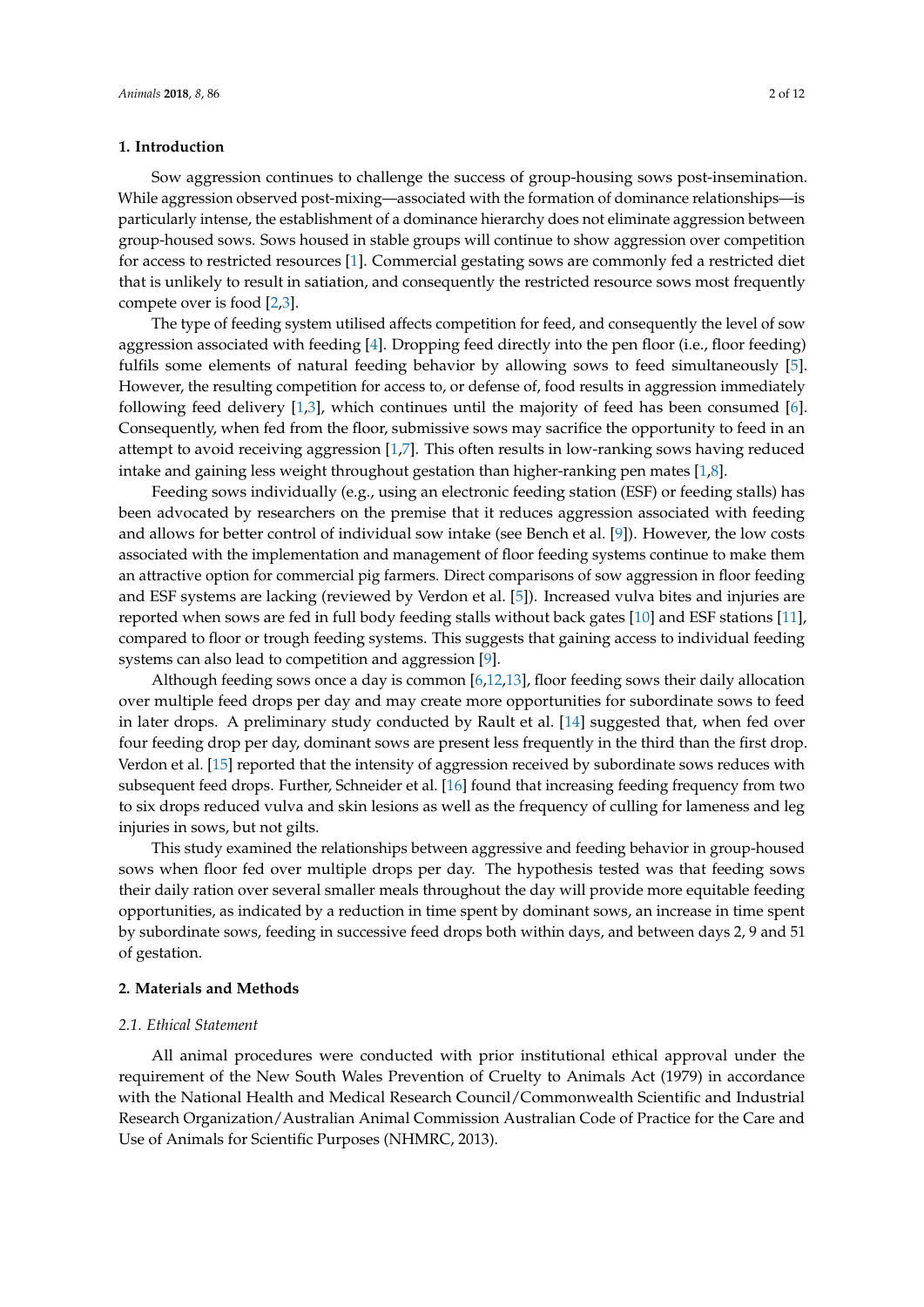#### *2.2. Facilities*

This study was conducted over 16 months in a gestation unit of a large commercial piggery in southern New South Wales, Australia. The naturally ventilated 6-m long and 19-m wide building was equipped with adjustable blinds. Overhead water sprinklers covered 50% of the slatted floor area of the pens and were activated (3 min on and 15 min off) when the internal temperature exceeded 26  $°C$ . The maximum and minimum mean daily ambient temperatures for spring, summer, autumn, and winter of the experimental period were 21.3 and 8.5 °C, 29.2 and 15.2 °C, 21.3 and 7.9 °C, and 15.6 and 3.9 ◦C, respectively. Within the unit, 12 pens (3.7 by 4.8 m) were used. Each pen had partially slatted floors (50%) with a solid cement lying/feeding area and a slatted dunging area and was fitted with two overhead feed droppers and one nipple drinker. One video camera with built-in infrared lights was positioned above each pen and recorded from 0700 to 1700 h on the second day of mixing (labelled day 2) and days 9 and 51 after mixing. The camera covered most of the pen floor area (14  $\mathrm{m}^2$ , 81% of the pen); however, some areas in the corners of the pens could not be observed. Importantly, the area of the pen floor where feed was delivered was within the field of view of the camera and this is where most of the sow interactions at feeding occurred.

#### *2.3. Animals and Experimental Design*

This opportunistic study utilised video data collected in a previous research project [\[1\]](#page-10-0) using overhead video cameras (720p AHD outdoor camera with IR, 3.6 mm, QC-8637; Jaycar electronics, Australia) that were connected to a digital video recorder (TECHview 16 Channel stand-alone DVR, model QV-3039; Techbrands). A total of 275 pregnant Large White × Landrace sows (*Sus scrofa*) were used in this study so that 200 gilts (50 gilts per replicate) in 4 time replicates were studied in their first gestation and 200 sows in 4 time replicates were studied in their second gestation (200 animals per gestation with 126 animals common to both gestations). Gilts detected in oestrus from 32 weeks of age were transferred from groups of 30 gilts to stalls for insemination. Gilts were twice artificially inseminated (morning/afternoon insemination routine) and, within 7 d of insemination, were randomly mixed into groups of 10 (space allowance of 1.8  $\frac{m^2}{g}$ ilt) between 0800 and 1300 h. Before mixing, symbols were sprayed on the backs of gilts allowing for individual identification. One week before farrowing, gilts were moved to farrowing stalls where they remained until piglets were weaned at 25 d of age. After piglets were weaned, the parity 1 sows were housed in mating stalls, again twice artificially inseminated (morning/afternoon insemination routine), and within 7 d, were randomly mixed into groups of 10 (space allowance of 1.8  $\text{m}^2/\text{s}$ ow). Females were allocated to different groups for their second gestation and remained in these groups for the remainder of the gestation. On average, the maximum number of sows in a group that had been housed together in the first gestation was 2.4 (range 0–4). The same farrowing management as for the first gestation was applied. For convenience, in the remainder of this paper, gestating gilts will be referred to as sows. The gestation number of the sow will reflect her parity status: nulliparous or primiparous. During gestation, sows were fed a standard commercial gestation pelleted diet (13.1 MJ/kg DM and 12.8% protein; 31.3 kg per feeder per drop at 2.5 kg per sow per d). Feed was delivered to the floor in four feed drops (at approximately 0730, 0930, 1100, and 1500 h). One nipple drinker that was located on the wall over the slatted flooring of each pen provided water ad libitum.

#### *2.4. Measures Recorded*

#### 2.4.1. Feeding Behavior

From video records, the feeding behavior of individual sows was observed using instantaneous point sampling [\[17\]](#page-10-16) with 30 s intervals over four, 5 min time blocks (i.e., a total of 20 min). Recording commenced 30 s after the delivery of each of the four feed drops per day, at the day after mixing (day 2), day 9 and day 51 (40 possible sample points per sow, per feed drop, per day). Video quality and high animal activity made it difficult to determine if a sow was actually feeding (i.e., picking food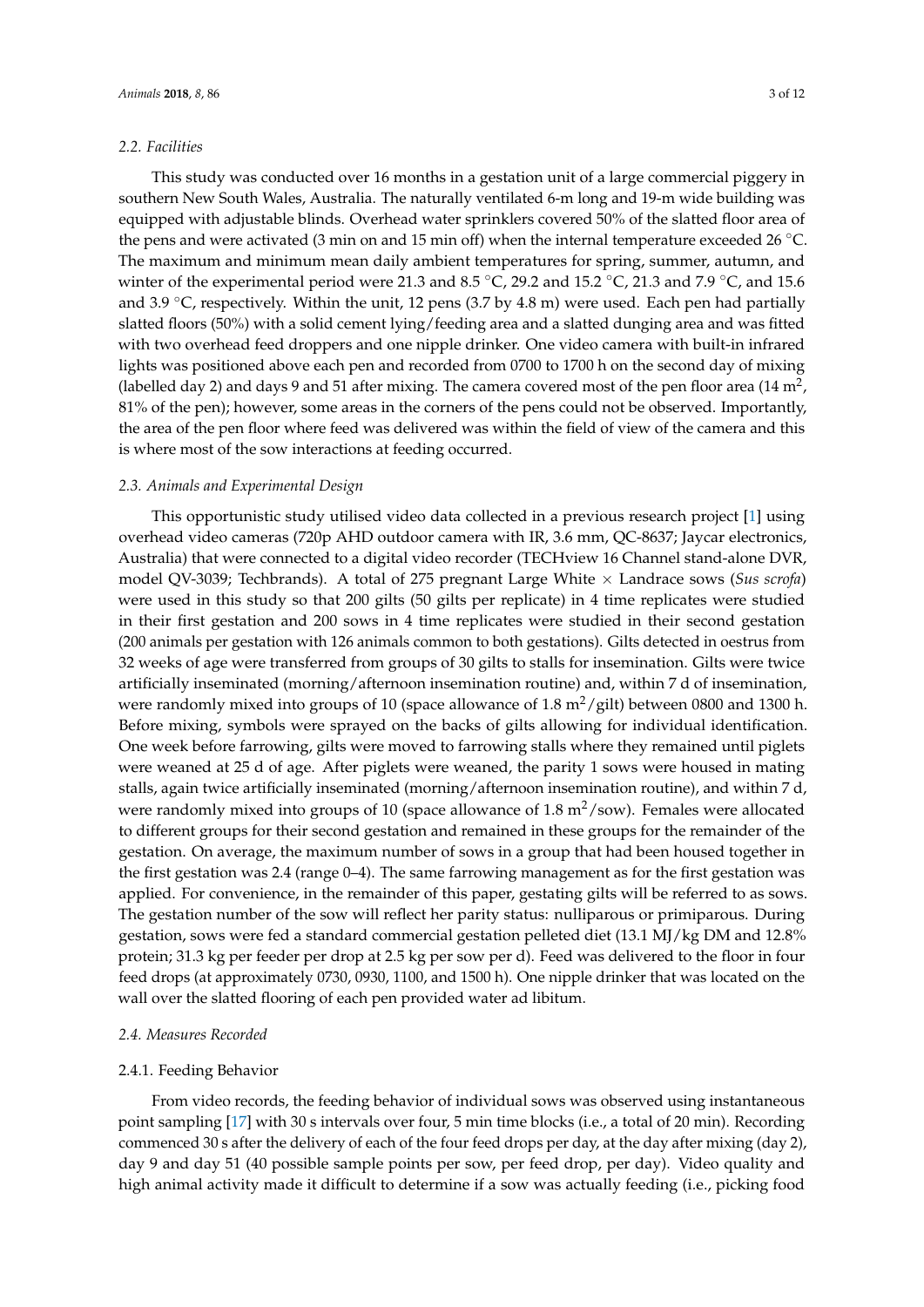up, chewing). Thus, a sow was recorded as performing feeding behavior if her head was down and she was rooting the ground/feed, or if she was stationary in the area that the majority of feed was delivered with her head up. The latter was included following preliminary observations that identified sows occupying a position over the area of feed delivery taking mouthfuls of pellets and lifting their heads to masticate. If a sow was performing feeding behavior, her location in the pen was recorded as either (1) directly under the feed hopper (i.e., high feed availability, HF; a reverse cone shape visually estimated to be approximately 1 m diameter, occupying an approximate  $0.79$  m<sup>2</sup> floor space, per feeder), (2) on the cement flooring but excluding the area directly under the feed hopper (i.e., reduced feed availability, RF), or (3) on the slats at the back at the pen (i.e., scarce or no feed availability, NF). The location of sows that were not performing feeding behavior was not recorded.

#### 2.4.2. Aggressive Behavior at Feeding

Aggressive behavior of individual sows was observed continuously for 30 min after each of the four daily feed drops on days 2, 9 and 51. Aggressive behavior was defined as bites, presses, and knocks [\[18\]](#page-10-17) and also included fights, which were defined as aggressive interactions involving the same pair of animals and that continued for at least a 5 s duration [\[1\]](#page-10-0). During fights, a bout criterion interval of 5 s was chosen to separate one bout of aggressive behavior from another bout [\[19\]](#page-10-18). The numbers of aggressive acts delivered and received by each individual sow during the observation period were recorded. Only when the full head of the attacking animal and the identifying symbol of the animals delivering and receiving aggression were clearly in the field of view were aggressive interactions recorded. From the observations of aggression at feeding on day 2, sows were classified as "dominant" if they delivered more aggression than they received on day 2, "subdominant" if they received more aggression than they delivered on day 2, and "submissive" if they delivered very little or no aggression relative to aggression received on day 2 (that is, the ratio of aggression delivered to aggression delivered + aggression received  $\leq$  0.05). Aggressive behavior on day 2 was used because aggression between group-housed sows that are restrictively fed is most pronounced early after grouping [\[20\]](#page-10-19). This aggression classification is the same as that used by Verdon et al. [\[1\]](#page-10-0), and similar to that devised by Mendl et al. [\[21\]](#page-10-20) and used later by Zanella et al. [\[22\]](#page-11-0), but these researchers used displacements rather than aggression. Nonetheless, each study found that most animals were classified as subdominant (44.9–64.9%) with fewer numbers of submissive (18.9–20.8%) and dominant (16.2–34.3%) sows. Verdon et al. [\[1\]](#page-10-0) reported a low level of consistency in sow aggression classification between gestations 1 and 2, although individual sow aggressive behavior is relatively consistent within each gestation [\[15\]](#page-10-14). Changes in the aggressive behavior of sows over the four feed drops per day are reported elsewhere [\[15\]](#page-10-14).

#### *2.5. Statistical Analysis*

Due to removal of animals for reproductive failure or poor health (injury, illness, death), and to ensure each gestation had 200 animals at mixing, a total of 275 animals were selected for the study. Some animals were observed in the first gestation and not the second, and vice versa, but there were 126 animals common to both gestations.

The number of sows and pens observed at each day of each gestation are reported in Table [1.](#page-4-0) In the first gestation, a technical malfunction meant there was no day 51 behavioral data for replicate 3, while an operational error meant that the fourth feed drop was not delivered on day 2 of replicate 2 or day 51 of replicate 1. In the second gestation, the same operational error meant that the fourth feed drop was not delivered on days 2 or 51 for replicate 3. On day 51 of gestation 2, one pen in replicate 3 broke a gate and mixed with non-experimental pigs, so feed drops 3 and 4 were excluded from analysis for this pen. One gestation 2 sow escaped from the pen before any data could be obtained.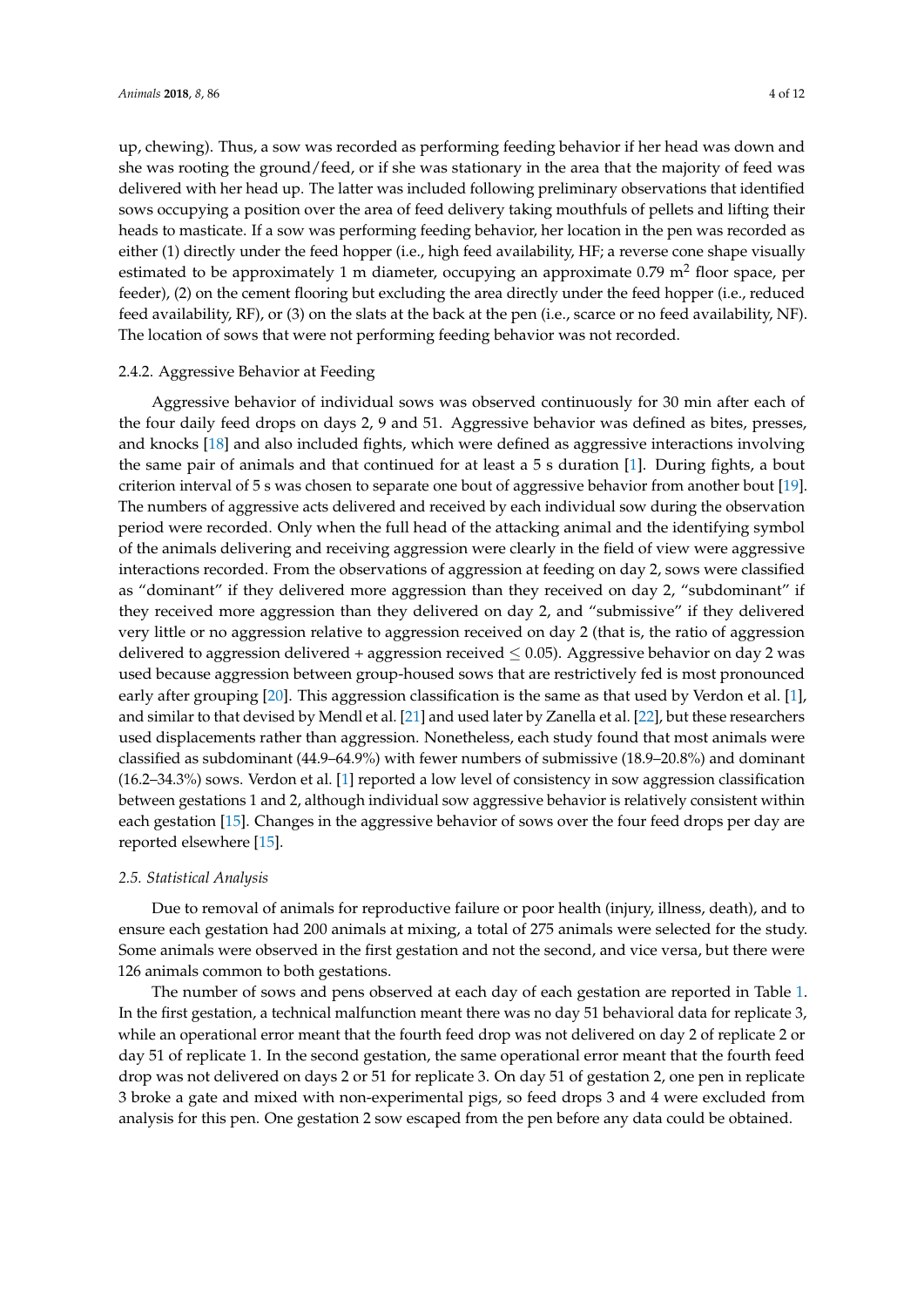| <b>Recording Day</b> | Number of Pens Recorded |                 |                 |                 |                                      |
|----------------------|-------------------------|-----------------|-----------------|-----------------|--------------------------------------|
|                      | FD <sub>1</sub>         | FD <sub>2</sub> | FD <sub>3</sub> | FD <sub>4</sub> | Number of Sows Recorded <sup>1</sup> |
| Gestation 1          |                         |                 |                 |                 |                                      |
| Day 2                | 20                      | 20              | 20              | 15              | 200                                  |
| Day 9                | 20                      | 20              | 20              | 20              | 197                                  |
| Day 51               | 15                      | 15              | 15              | 10              | 140                                  |
| Gestation 2          |                         |                 |                 |                 |                                      |
| Day 2                | 20                      | 20              | 20              | 15              | 199                                  |
| Day 9                | 20                      | 20              | 20              | 20              | 196                                  |
| Day 51               | 20                      | 20              | 19              | 14              | 177                                  |

<span id="page-4-0"></span>**Table 1.** Number of pens recorded per feed drop (FD) and day, and total sows recorded per day, in **Table 1.** Number of persons 1 and 2.

 $1$  The number of sows recorded during at least one feed drop. The number of sows recorded during at least one feed drop.

The statistical package used for all analyses was SPSS 23.0 (SPSS Inc., Chicago, IL, USA) and the The statistical package used for all analyses was SPSS 23.0 (SPSS Inc., Chicago, IL, USA) and the unit of analysis was always the individual gilt/sow. A preliminary inspection of the data revealed that the time sows spent feeding in the area of high feed availability declined, and the time spent feeding in the area of reduced feed availability increased, between 5 min to 10 min post-feed delivery (Figure [1\)](#page-4-1). This suggests that the majority of feed was consumed within 10 min of delivery, and so only the first 10 min of feeding behavior data was used in statistical analysis.

<span id="page-4-1"></span>

**Figure 1.** The average (±95% confidence interval) number of times sows were recorded performing **Figure 1.** The average (±95% confidence interval) number of times sows were recorded performing feeding behavior (per sow, feed drop and day) in areas of the pen associated with high  $($  $\bullet$ ), reduced (- - -) and no  $(\cdots)$  feed availability recorded over four, 5-min time periods immediately following feed delivery in gestations 1  $(A)$  and 2  $(B)$ .

Data on the feeding behavior of sows per feed drop within days represented a count of occurrences  $(i.e., number of observations that a sow was feeding) in a fixed period of time (i.e., total of 10 min)$ post-feed delivery). As such, GLMMs with an underlying Poisson distribution and log link function were developed to relate the total number of times SM, SD and D sows were observed displaying feeding behavior in each of the four feed drops on days 2, 9 and 51. Separate models were developed for locations associated with high (HF), reduced (RF) or no (NF) food availability and for gestations  $1$ and 2. For all analyses, feed drop within a day  $(1, 2, 3, 4)$ , day post-mixing  $(2, 9 \text{ and } 51)$ , and aggression classification (SM, SD, D), as well as their 2- and 3-way interactions, were included in the model as fixed Data on the feeding behavior of sows per feed drop within days represented a count of occurrences<br>(i.e., number of observations that a sow was feeding) in a fixed period of time (i.e., total of 10 min<br>post-feed delivery).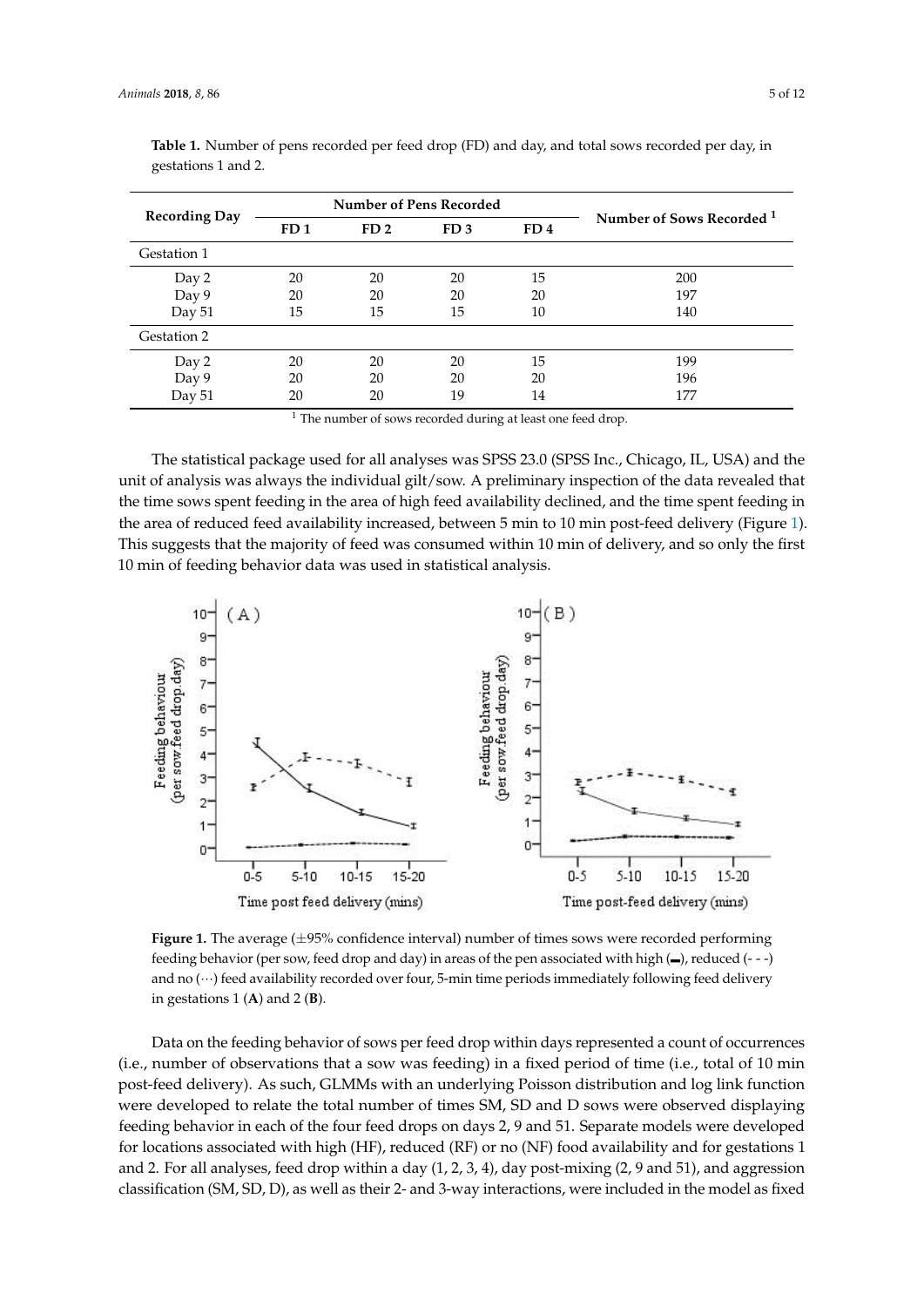factors. Repeated observations of the same sow over (1) feed drops within days, and (2) days within gestations, were accounted for with a first order auto-regressive correlation structure. Group/pen (nested within replicate) and replicate were included in the model as random blocking factors. When an interaction was not significant, it was removed from the model so that significant effects could be more reliably interpreted. Where there were significant main or interactive effects (*p* < 0.05), the LSD test determined where estimated marginal means differed.

# **3. Results**

Relationships between sow aggression classification and feeding behavior over four feed drops delivered on days 2, 9 and 51 of gestations 1 and 2 are presented in Figures [2](#page-6-0) and [3.](#page-7-0) There were no main effects of feed drop or interactive effects of aggressive classification  $\times$  feed drop on the time sows spent feeding directly under the feed hoppers (i.e., HF), or at locations associated with reduced feed availability (i.e., RF), in either gestation 1 or 2 ( $p > 0.05$ ).

In both gestations, dominant sows spent the most, and submissive sows the least, time feeding at the HF location (gestation 1: aggression classification  $F_{2,2259} = 24.6$ ,  $p < 0.001$ ; gestation 2: aggression classification  $\times$  day F<sub>4,2199</sub> = 2.9,  $p = 0.023$ ). The aggression classification  $\times$  day interactive effect in gestation 2 is due to dominant sows spending more time, and submissive sows less time, feeding at the HF location on day 51 compared to days 2 and 9. The time sows spent feeding at the HF location in gestation 1 was not affected by feed drop on days 2 and 9, but declined with subsequent feed drops on day 51 (feed drop  $\times$  day  $F_{6,2259} = 3.0$ ,  $p = 0.006$ ).

Subdominant sows spent more time feeding at the RF location than dominant, but not submissive, sows in gestation 1, although submissive and dominant sows did not differ (aggression classification  $F_{2,2259} = 6.63$ ,  $p = 0.001$ ). There was a significant aggression classification  $\times$  day interaction effect on time feeding at the RF location in gestation 2 (aggression classification  $\times$  day  $F_{2,2199} = 2.8$ ,  $p = 0.025$ ). Regardless of day, subdominant sows spent more time feeding at RF than dominant sows. The time submissive sows spent feeding at RF did not differ from dominant or subdominant sows on day 2 of gestation 2. On day 9, submissive sows spent more time feeding at RF than dominant (but not subdominant) sows. On day 51, submissive sows fed at RF less frequently than subdominant sows, but more frequently than dominant sows. The time sows spent feeding at the RF location in gestation 1 increased from feed drop 3 to 4 on day 2, was not affected by feed drop on day 9, and declined over subsequent drops on day 51 (day  $\times$  feed drop  $F_{6,2259} = 5.4 p < 0.001$ ).

In gestations 1 and 2, submissive sows spent the most time, and dominant sows spent the least, feeding on the slats (NF) at the back of the pen (gestation 1 aggression classification:  $F_{2,2265} = 9.3$  $p < 0.001$ ; gestation 2: aggression classification  $F_{2,2197} = 27.1 p < 0.001$ ). In gestation 1, time feeding at NF was higher during feed drop 1 than drops 2, 3 and 4 (feed drop number  $F_{3,1116} = 15.1 p < 0.001$ ) and was higher on days 2 and 9 than day 51 ( $F_{2,1346} = 5.1 p = 0.006$ ). In gestation 2, time spent feeding at the NF location declined over the four feed drops on day 2, but on day 9, time feeding at NF was higher in drops 3 and 4 than in drop 1, whereas on day 51, time feeding at NF was not affected by drop (feed drop  $\times$  day  $F_{6,1689} = 2.8 p = 0.01$ ).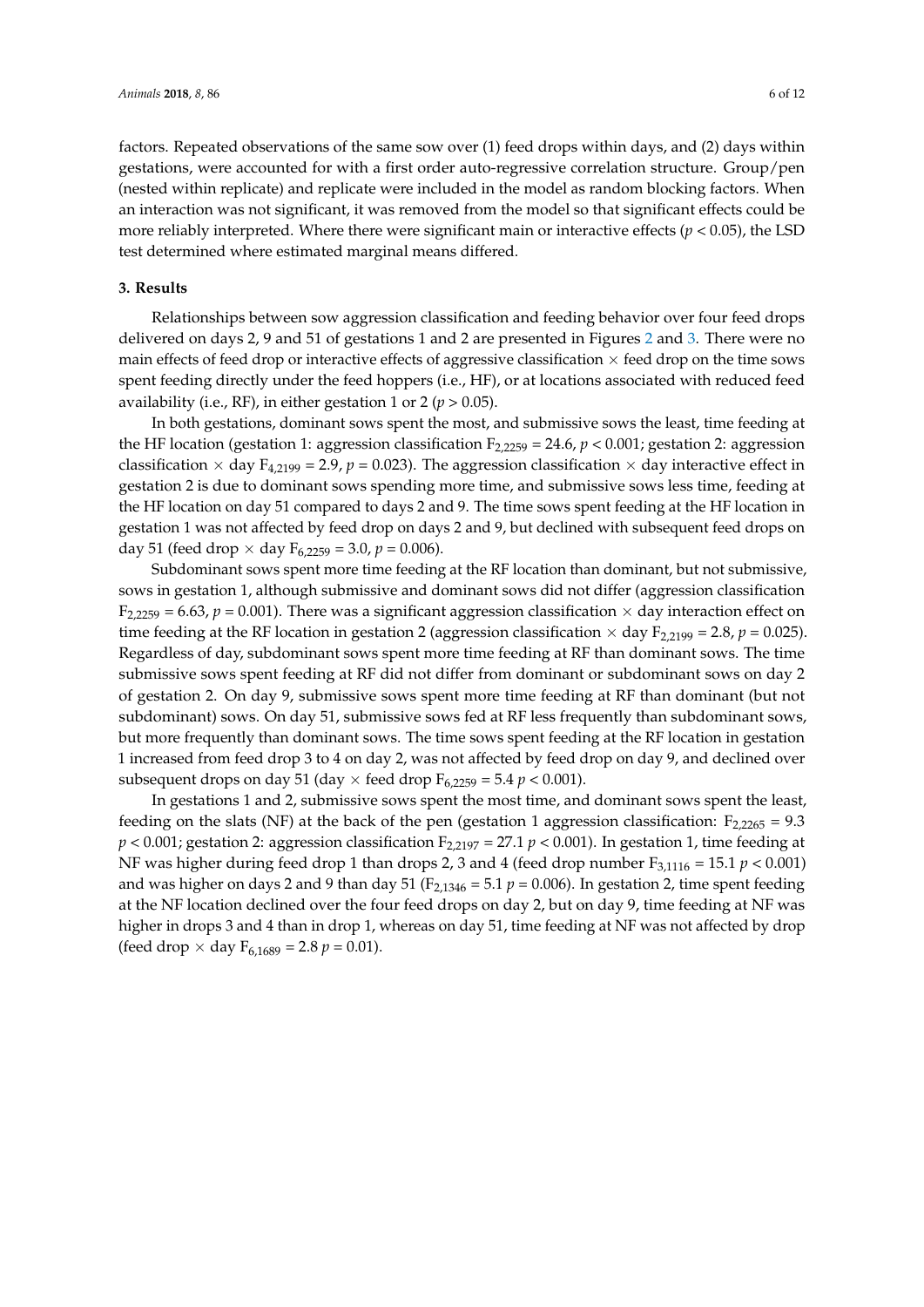<span id="page-6-0"></span>

Figure 2. Gestation 1: The average (±95% confidence interval) number of times dominant (<del></del>), subdominant (–) and submissive (···) sows were recorded showing feeding behavior (y-axis) in areas associated with high  $(A-C)$ , reduced  $(D-F)$  or no  $(G-I)$  food availability, when fed over four feed  $\frac{d}{dx}$  (**A**– $\frac{d}{dx}$ ), reduced  $\frac{d}{dx}$ ,  $\frac{d}{dx}$  or  $\frac{d}{dx}$  food and finition drops (x-axis) on days 2, 9 and 51 post-mixing. drops (x-axis) on days 2, 9 and 51 post-mixing.**Figure 2.** Gestation 1: The average  $(\pm 95\%$  confidence interval) number of times dominant  $\left(\frac{1}{2}\right)$ ,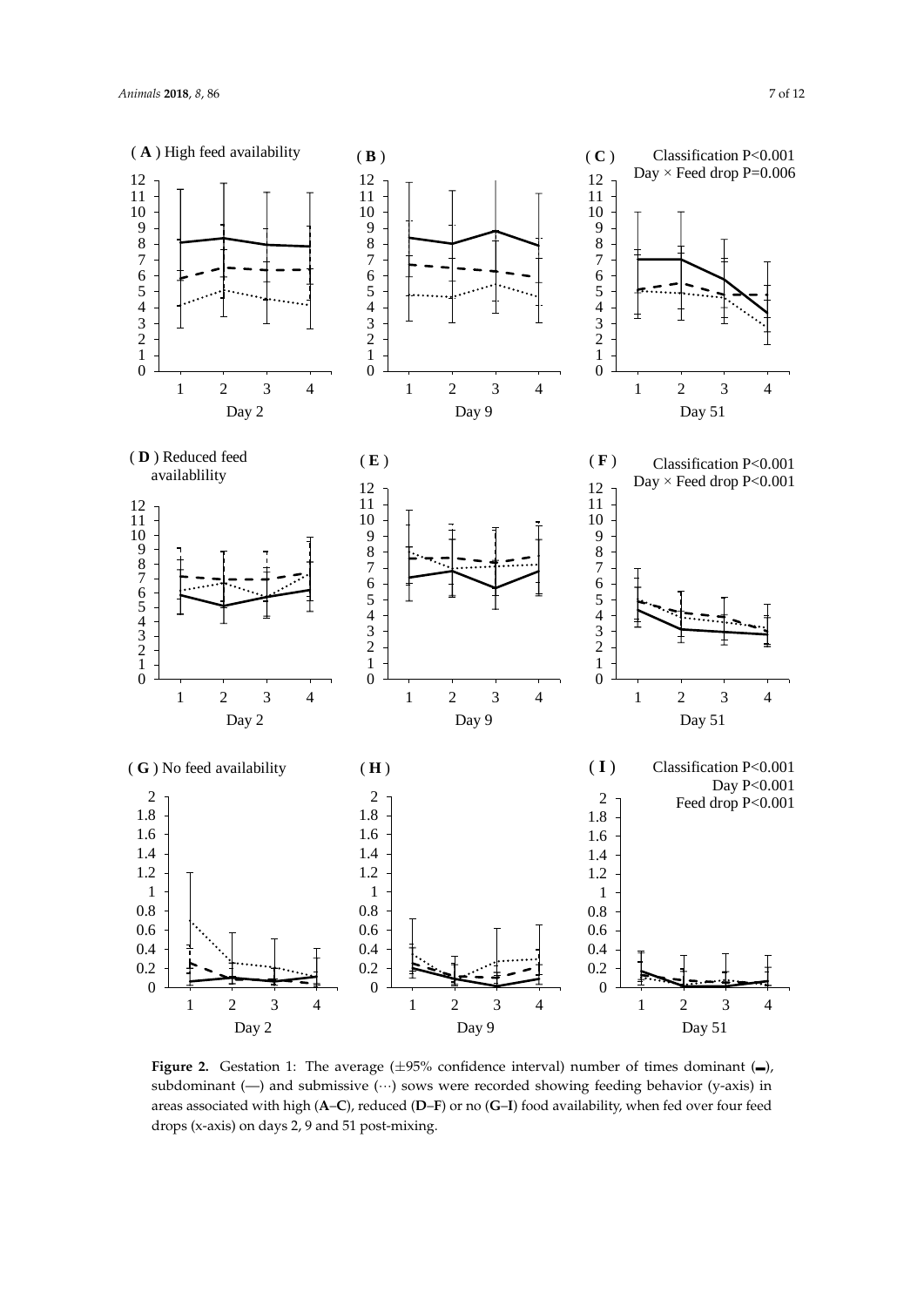<span id="page-7-0"></span>

Figure 3. Gestation 2: The average number (±95% confidence interval) of times dominant ( $−$ ), subdominant ( $−$ ) and submissive (···) sows were recorded showing feeding behavior (y-axis) in areas associated with high  $(A-C)$ , reduced  $(D-F)$  or no  $(G-I)$  food availability, when fed over four feed  $\frac{d}{dx}$ ,  $\frac{d}{dx}$ ,  $\frac{d}{dx}$ ,  $\frac{d}{dx}$ ,  $\frac{d}{dx}$ ,  $\frac{d}{dx}$ ,  $\frac{d}{dx}$ ,  $\frac{d}{dx}$ ,  $\frac{d}{dx}$ ,  $\frac{d}{dx}$ ,  $\frac{d}{dx}$ ,  $\frac{d}{dx}$ ,  $\frac{d}{dx}$ ,  $\frac{d}{dx}$ ,  $\frac{d}{dx}$ ,  $\frac{d}{dx}$ ,  $\frac{d}{dx}$ ,  $\frac{d}{dx}$ ,  $\frac{d}{dx}$ ,  $\frac{d}{dx}$ , drops (x-axis) on days 2, 9 and 51 post-mixing. drops (x-axis) on days 2, 9 and 51 post-mixing.**Figure 3.** Gestation 2: The average number  $(\pm 95\%$  confidence interval) of times dominant  $\left\lfloor \right\rfloor$ ,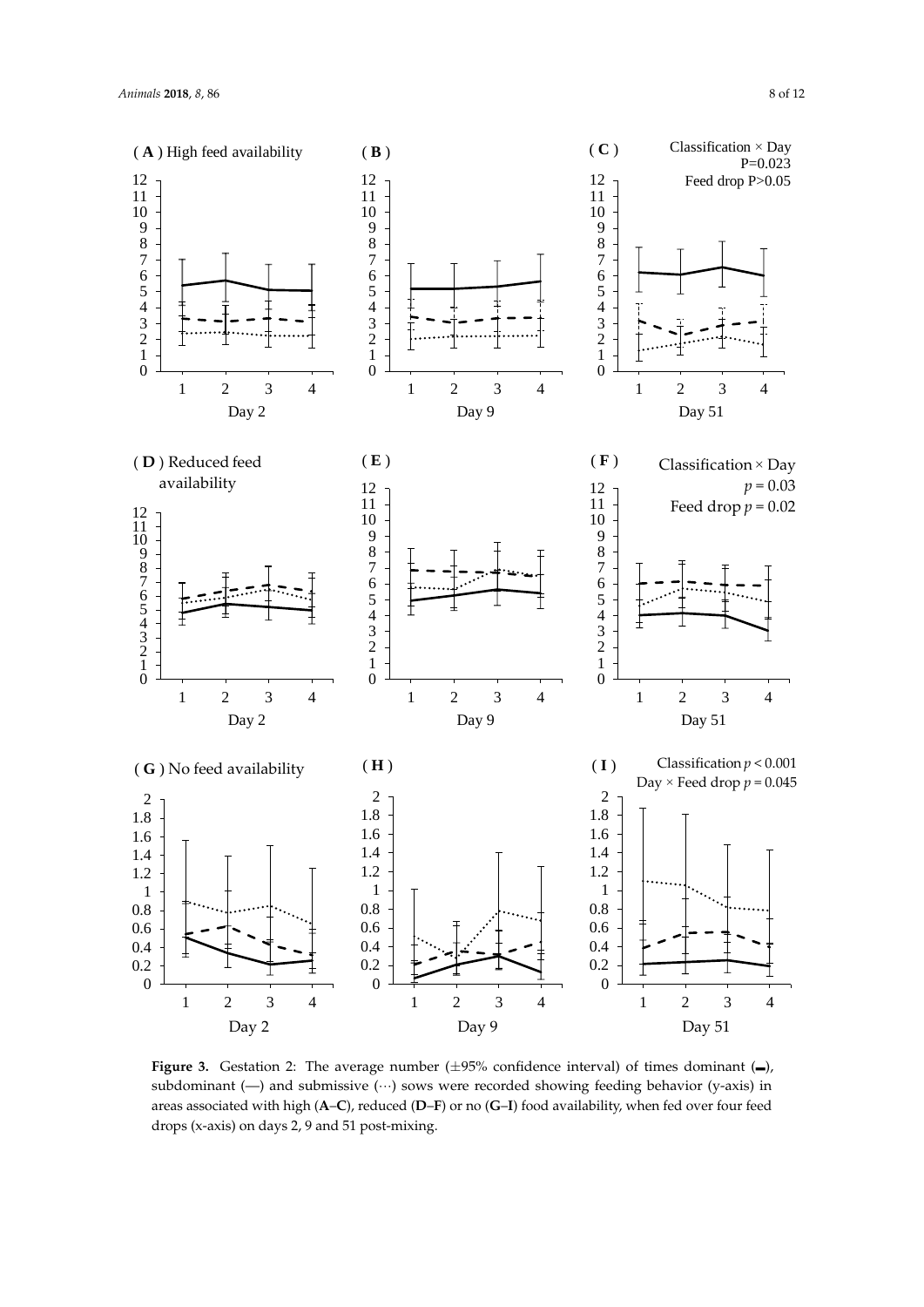### **4. Discussion**

To the best of our knowledge, this is the first published research in over two decades to examine variation in the feeding behavior of floor-fed gestating sows. For the purpose of this study, a sow was defined as feeding if her head was down and she was rooting the ground/feed, or if she was stationary in the area that the majority of feed was delivered with her head up. Aside from Csermely and Wood-Gush [\[23\]](#page-11-1), no other study has examined the relationship between individual sow aggression and feeding behavior when the daily feed allowance is delivered over multiple feed drops per day.

The results of this research indicate that dominant sows spend the most time feeding directly under the feed hoppers, and the least time feeding in areas of reduced or no feed availability. Simple drop feeding systems distribute feed onto the floor in a reverse cone shape, with the highest volumes of feed directly under the feeder. Thus, sows that spend significantly more time feeding directly under the feeder are likely to have the highest intake of food per unit of time [\[23\]](#page-11-1). Subdominant sows fed more frequently than dominant sows from areas of presumably reduced feed availability (i.e., around the edges of the area where the majority of feed was delivered). Submissive sows fed on the slatted area of the pen more often than subdominant and dominant sows. This suggests that submissive sows avoided the feeding area despite being motivated to feed, as it is unlikely that food was present in this slatted area of the pen. Similar results were reported by Csermely and Wood-Gush [\[23\]](#page-11-1) and Brouns and Edwards [\[6\]](#page-10-5) in studies with less replication than the present one (4 and 2 pens, respectively).

The relationships between aggression classification and feeding behavior in the present study did not change over feed drops or days post-mixing. These results are comparable to studies that floor fed sows once [\[6\]](#page-10-5) and twice [\[23\]](#page-11-1) per day. Anecdotal reports suggest that dominant sows spend more time delivering aggression in defense of food than consuming it [\[3,](#page-10-2)[6,](#page-10-5)[23\]](#page-11-1). Other research have found sow aggression at the group level to decline [\[7\]](#page-10-6), and aggression delivered by dominant sows, and received by dominant, subdominant and submissive sows, to decline over multiple feed drops within a day [\[15\]](#page-10-14), while sows sustain fewer skin injuries when fed six times rather than twice per day [\[16\]](#page-10-15). It has previously been hypothesised that dominant sows become satiated after the first feed drop of the day, providing subdominant and submissive animals with increased opportunity to access food in later feed drops [\[14\]](#page-10-13). Commercial gestating sows are commonly fed a restricted diet that is unlikely to result in satiation [\[24\]](#page-11-2), particularly after only one quarter of the daily ration has been delivered. A more likely explanation to the findings of Rault et al. [\[14\]](#page-10-13) is that feeding motivation declines over subsequent feed drops resulting in reduced appetitive behavior (e.g., those associated with the localisation of food) being displayed after all the food has been consumed. Indeed, the present study indicates that sows consume the majority of feed within 5–10 min of delivery when floor fed four times per day, but Rault et al. [\[14\]](#page-10-13) observed feeding behavior for 30 min post-feeding. By contrast, the results of the present study, and others [\[23\]](#page-11-1), show that although aggression declines over subsequent feed drops, dominant sows nonetheless monopolise the main feeding area after each feed drop, for at least as long as feed remains available.

Pigs are a gregarious species, and when housed in groups establish roughly linear, and mostly stable, dominance hierarchies [\[25\]](#page-11-3). Submissive sows actively avoid interactions with those more dominant, and through this avoidance, the dominance hierarchy regulates priority access to resources, including food [\[26\]](#page-11-4). Even when fed ad libitum, high ranking sows occupy the feeding area more frequently and more often feed alone, whereas low ranking sows wait until other sows leave the feeding area before beginning their meal, and then often feed alongside others and until they are displaced [\[6\]](#page-10-5). In addition to restrictions on the quantity of food provided to gestating sows, floor feeding systems place considerable spatio-temporal restrictions on the availability of feed. Consequently, the space that is available to pigs to feed, and regulate social interactions when feeding, is limited. This forces low-ranking sows to either risk receiving aggression by feeding in close proximity to high ranking sows, or avoid the area where feed is available.

It is likely that the quantitative dietary restrictions imposed on gestating sows means that all sows, independently of aggression classification/hierarchy position, experience feelings of hunger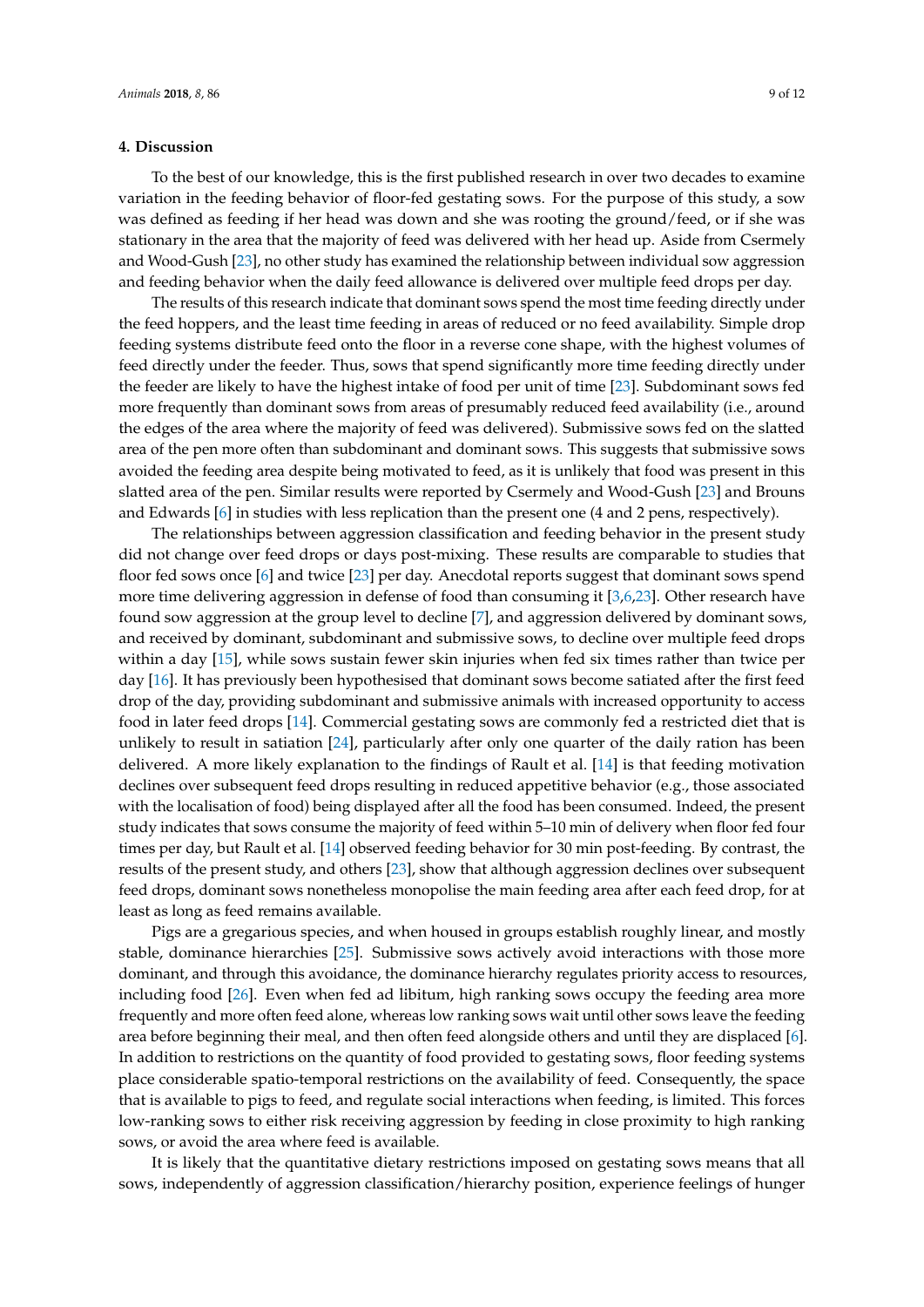and are highly motivated to feed. Hunger is primarily aroused by internal cues, but fear is primarily aroused by external stimuli [\[27\]](#page-11-5). When sows have to compete for access to feed, the motivation to minimise harm by avoiding aggression (i.e., fear) is in direct conflict with the motivation to approach the feeding area [\[28\]](#page-11-6). In such cases, the length of time an animal spends feeding is not a simple reflection of feeding tendency or motivation to feed, but also an indication of the strength of competing motivations [\[28\]](#page-11-6). Webster [\[29\]](#page-11-7) described hunger as one of the two (the second being thirst) most basic, primitive and unremitting of all motivations. Thus, the level of fear within the cohort of sows that avoid the feeding area, and the consequences of that fear on animal welfare, needs to be recognised. Verdon et al. [\[1\]](#page-10-0) found that, once a dominance hierarchy has been established, subdominant sows were more likely to experience greater stress early after mixing and submissive sows sustained the most injuries, while both categories of sow gained less weight than their dominant pen mates. The present research, along with that of Verdon et al. [\[1\]](#page-10-0), highlights ethical questions relating to the cost (in terms of fear, stress and injuries) that floor fed sows are required to risk to access the feeding area and to feed.

Few scientific studies have assessed management alternatives for floor feeding systems over recent years. Consequently, the development of floor feeding systems have focused on infrastructure (e.g., feeder capacity) or personnel (e.g., availability) capabilities, rather than addressing animal consequences. If floor feeding systems are to be used for gestating sows, there is a requirement for further research on the management and design of these systems to ensure that (1) all sows can access the feeding area and (2) the welfare of sows while feeding is safeguarded. One strategy to promote satiety and reduce competition in floor fed sows fed multiple times per day could be to reduce the time between feed drops. Schneider et al. [\[16\]](#page-10-15) found reduced injuries and removal for injury when group-housed sows were floor fed six times (3 feed drops at 30 min intervals from 0700 and again from 1530 h) rather than twice (0700 and 1530 h) per day, although there were no effects on sow weight or variation in sow weight. Another strategy is to extend the length of meals [\[30](#page-11-8)[,31\]](#page-11-9). Lawrence and Terlouw [\[32\]](#page-11-10) proposed that feed restriction and the inability to express foraging behavior are a major cause of the development of oral stereotypies in sows. High-fiber diets, similar in dietary energy and major nutrient levels to a standard control diet, fed to sows markedly increases feeding time [\[24\]](#page-11-2), and Robert et al. [\[33\]](#page-11-11) showed that this increased feeding time accounted for much of the differences in level of stereotypies between diets.

# **5. Conclusions**

The hypothesis that feeding sows their daily ration over multiple drops per day will result in more equitable feeding opportunities in later drops is rejected. Dominant sows spent the most time feeding in the location of the pen where the majority of feed was distributed. Subordinate (i.e., any sow that is not dominant) sows fed opportunistically, consuming what they can from between and around dominant females. However, submissive sows spent more time than subdominant and dominant sows avoiding the feeding area. These relationships were true regardless of day, feed drop within days, and gestation. Further research on the management and design of floor feeding systems is necessary to ensure that all group-housed sows are able to access the feeding area and feed with less risk to their welfare, or, alternatively, determine whether variation in feed intake is a feature of floor feeding systems per se. Since competition between group-housed sows exists for all commercial production systems, in terms of accessing the feeding area or maintaining position in the feeding area, this necessary research has broad implications for most feeding systems.

**Author Contributions:** Conceptualization, M.V.; Methodology, M.V., N.Z. and P.H.H.; Formal Analysis, M.V.; Investigation, M.V., N.Z. and R.A.; Resources, P.H.H.; Data curation, M.V. and R.A.; Writing-Original Draft Preparation, M.V. and N.Z.; Writing-Review & Editing, P.H.H.; Visualization, M.V.; Supervision, M.V.; Project Administration, M.V.; Funding acquisition, M.V.

**Funding:** This research was funded by the Australian Pork Cooperative Research Centre grant number 1A-115.

**Acknowledgments:** We are particularly grateful to Rivalea Australia for their technical support and use of their facilities and animals.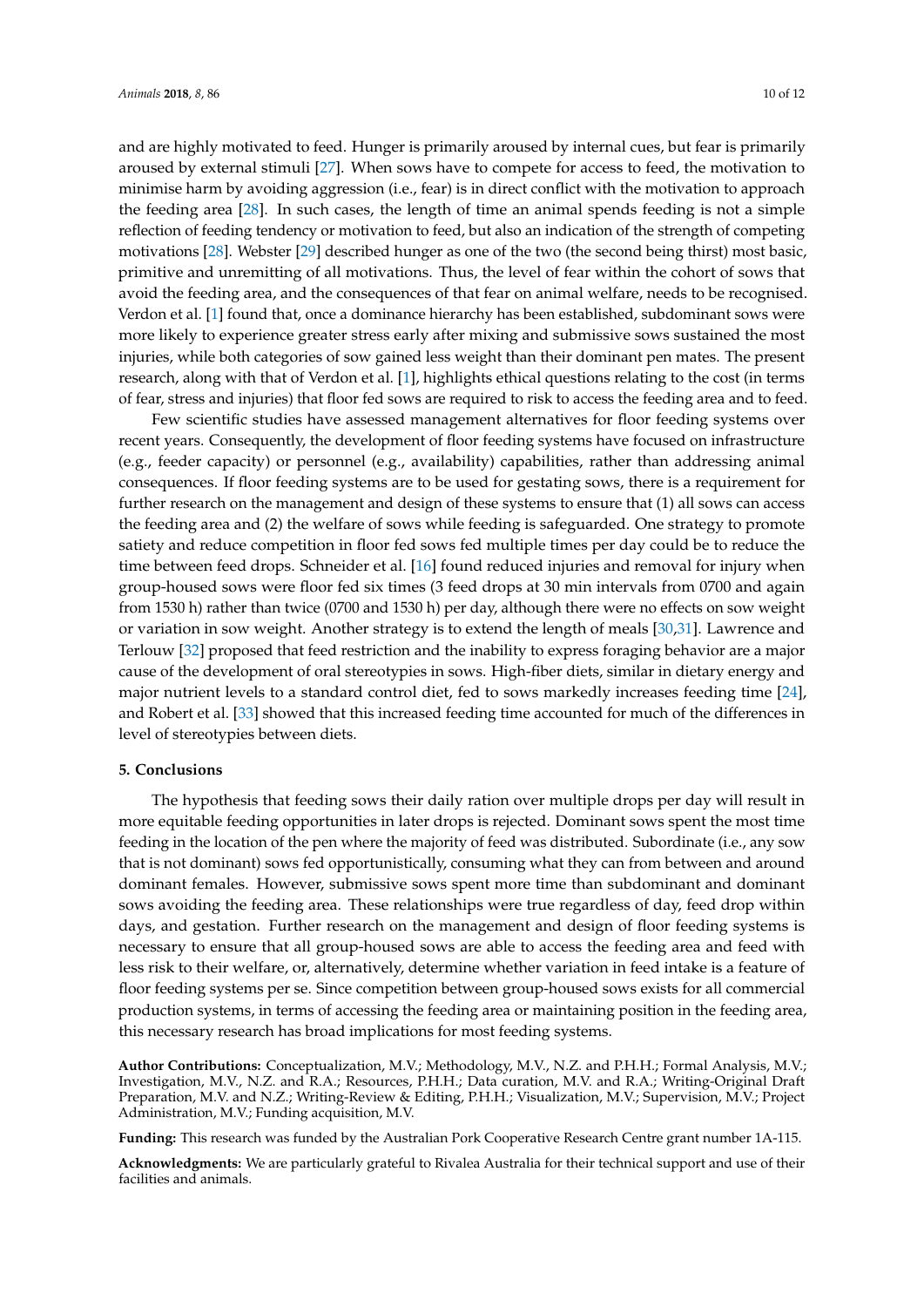**Conflicts of Interest:** The authors declare no conflict of interest. The funding sponsors had no role in the design of the study; in the collection, analyses, or interpretation of data; in the writing of the manuscript, and in the decision to publish the results.

## **References**

- <span id="page-10-0"></span>1. Verdon, M.; Morrison, R.; Rice, M.; Hemsworth, P. Individual variation in sow aggressive behavior and its relationship with sow welfare. *J. Anim. Sci.* **2016**, *94*, 1203–1214. [\[CrossRef\]](http://dx.doi.org/10.2527/jas.2015-0006) [\[PubMed\]](http://www.ncbi.nlm.nih.gov/pubmed/27065281)
- <span id="page-10-1"></span>2. Baxter, M. Feeding and aggression in pigs. *Appl. Anim. Ethol.* **1983**, *11*, 74–75. [\[CrossRef\]](http://dx.doi.org/10.1016/0304-3762(83)90085-8)
- <span id="page-10-2"></span>3. Csermely, D.; Wood-Gush, D.G.M. Aggressive behaviour of grouped sows in different contexts. *Appl. Anim. Behav. Sci.* **1987**, *17*, 368–369. [\[CrossRef\]](http://dx.doi.org/10.1016/0168-1591(87)90163-8)
- <span id="page-10-3"></span>4. Spoolder, H.; Geudeke, M.; Van der Peet-Schwering, C.; Soede, N. Group housing of sows in early pregnancy: A review of success and risk factors. *Livest. Sci.* **2009**, *125*, 1–14. [\[CrossRef\]](http://dx.doi.org/10.1016/j.livsci.2009.03.009)
- <span id="page-10-4"></span>5. Verdon, M.; Hansen, C.F.; Rault, J.-L.; Jongman, E.; Hansen, L.; Plush, K.; Hemsworth, P. Effects of group housing on sow welfare: A review. *J. Anim. Sci.* **2015**, *93*, 1999–2017. [\[CrossRef\]](http://dx.doi.org/10.2527/jas.2014-8742) [\[PubMed\]](http://www.ncbi.nlm.nih.gov/pubmed/26020296)
- <span id="page-10-5"></span>6. Brouns, F.; Edwards, S. Social rank and feeding behaviour of group-housed sows fed competitively or ad libitum. *Appl. Anim. Behav. Sci.* **1994**, *39*, 225–235. [\[CrossRef\]](http://dx.doi.org/10.1016/0168-1591(94)90158-9)
- <span id="page-10-6"></span>7. Verdon, M.; Madrange, P.; Nash, J.; Hemsworth, P. Changes in aggression in groups of sows within in between days 2 and 8 post-mixing. In Proceedings of the 13th Congress Australian Pig Science Association, Adelaide, Australia, 27–30 November 2011; p. 244.
- <span id="page-10-7"></span>8. Edwards, S.A. Scientific perspectives on loose housing systems for dry sows. *Pig Vet. J.* **1992**, *28*, 40–51.
- <span id="page-10-8"></span>9. Bench, C.; Rioja-Lang, F.; Hayne, S.; Gonyou, H. Group gestation housing with individual feeding—I: How feeding regime, resource allocation, and genetic factors affect sow welfare. *Livest. Sci.* **2013**, *152*, 208–217. [\[CrossRef\]](http://dx.doi.org/10.1016/j.livsci.2012.12.021)
- <span id="page-10-9"></span>10. Andersen, I.L.; Bøe, K.E.; Kristiansen, A.L. The influence of different feeding arrangements and food type on competition at feeding in pregnant sows. *Appl. Anim. Behav. Sci.* **1999**, *65*, 91–104. [\[CrossRef\]](http://dx.doi.org/10.1016/S0168-1591(99)00058-1)
- <span id="page-10-10"></span>11. Scott, K.; Binnendijk, G.; Edwads, S.; Guy, J.; Kiezebrink, M.; Vermeer, H. Preliminary evaluation of a prototype welfare monitoring system for sows and piglets (welfare quality project). *Anim. Welf.* **2009**, *18*, 441–449.
- <span id="page-10-11"></span>12. Harris, M.; Pajor, E.; Sorrells, A.; Eicher, S.; Richert, B.; Marchant-Forde, J. Effects of stall or small group gestation housing on the production, health and behaviour of gilts. *Livest. Sci.* **2006**, *102*, 171–179. [\[CrossRef\]](http://dx.doi.org/10.1016/j.livsci.2005.12.004)
- <span id="page-10-12"></span>13. Remience, V.; Wavreille, J.; Canart, B.; Meunier-Salaün, M.-C.; Prunier, A.; Bartiaux-Thill, N.; Nicks, B.; Vandenheede, M. Effects of space allowance on the welfare of dry sows kept in dynamic groups and fed with an electronic sow feeder. *Appl. Anim. Behav. Sci.* **2008**, *112*, 284–296. [\[CrossRef\]](http://dx.doi.org/10.1016/j.applanim.2007.07.006)
- <span id="page-10-13"></span>14. Rault, J.-L.; Ho, H.; Verdon, M.; Hemsworth, P. Feeding behaviour, aggression and dominance in group-housed sows. *Anim. Prod. Sci.* **2015**, *55*, 1495. [\[CrossRef\]](http://dx.doi.org/10.1071/ANv55n12Ab001)
- <span id="page-10-14"></span>15. Verdon, M.; Morrison, R.; Hemsworth, P. Short and long-term repeatability of individual sow aggressiveness. *Anim. Prod. Sci.* **2015**, *55*, 1512. [\[CrossRef\]](http://dx.doi.org/10.1071/ANv55n12Ab055)
- <span id="page-10-15"></span>16. Schneider, J.; Tokach, M.; Dritz, S.; Nelssen, J.; DeRouchey, J.; Goodband, R. Effects of feeding schedule on body condition, aggressiveness, and reproductive failure in group-housed sows. *J. Anim. Sci.* **2007**, *85*, 3462–3469. [\[CrossRef\]](http://dx.doi.org/10.2527/jas.2007-0345) [\[PubMed\]](http://www.ncbi.nlm.nih.gov/pubmed/17785592)
- <span id="page-10-16"></span>17. Martin, P.; Bateson, P. *Measuring Behaviour: An Introductory Guide*; Cambridge University Press: Cambridge, UK, 1993; ISBN 0521446147.
- <span id="page-10-17"></span>18. Samarakone, T.S.; Gonyou, H.W. Domestic pigs alter their social strategy in response to social group size. *Appl. Anim. Behav. Sci.* **2009**, *121*, 8–15. [\[CrossRef\]](http://dx.doi.org/10.1016/j.applanim.2009.08.006)
- <span id="page-10-18"></span>19. Hemsworth, P.; Rice, M.; Nash, J.; Giri, K.; Butler, K.; Tilbrook, A.; Morrison, R. Effects of group size and floor space allowance on grouped sows: Aggression, stress, skin injuries, and reproductive performance. *J. Anim. Sci.* **2013**, *91*, 4953–4964. [\[CrossRef\]](http://dx.doi.org/10.2527/jas.2012-5807) [\[PubMed\]](http://www.ncbi.nlm.nih.gov/pubmed/23893983)
- <span id="page-10-19"></span>20. Barnett, J.L.; Hemsworth, P.H.; Cronin, G.M.; Jongman, E.C.; Hutson, G. A review of the welfare issues for sows and piglets in relation to housing. *Aust. J. Exp. Agric.* **2001**, *52*, 1–28. [\[CrossRef\]](http://dx.doi.org/10.1071/AR00057)
- <span id="page-10-20"></span>21. Mendl, M.; Zanella, A.J.; Broom, D.M. Physiological and reproductive correlates of behavioural strategies in female domestic pigs. *Anim. Behav.* **1992**, *44*, 1107–1121. [\[CrossRef\]](http://dx.doi.org/10.1016/S0003-3472(05)80323-9)